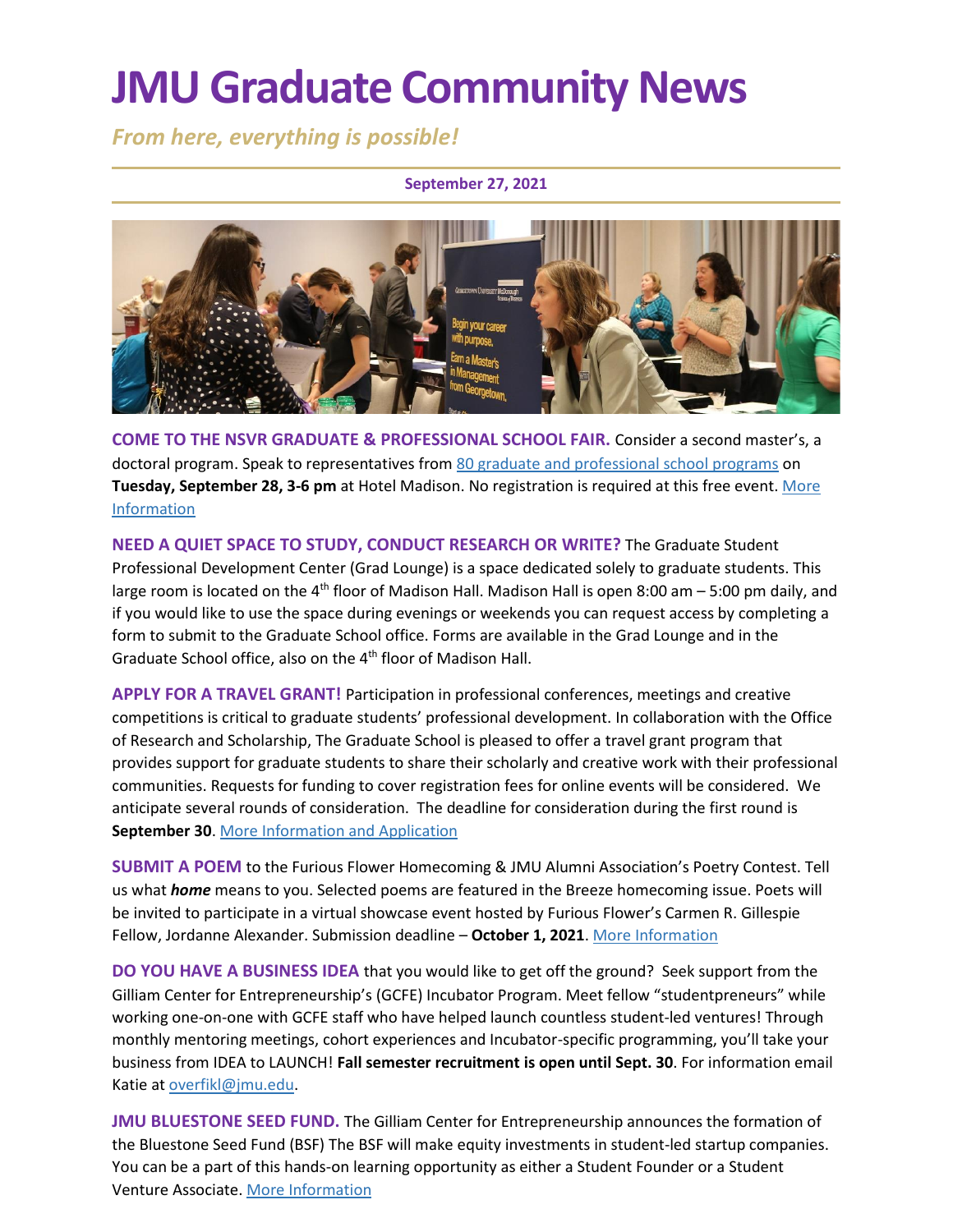**MULTILINGUAL STUDENT SERVICES** will connect you with one-on-one support. We offer tutoring, thesis services and faculty consultations. We help you start, work on, or review assignments. Available to students from all disciplines and at all academic levels. Seek answers to questions about JMU's academic culture, share concerns, and discuss your ideas. [More Information.](https://www.jmu.edu/learning/multilingual-services/) Contact Kristen [Shrewsbury](mailto:shrewskm@jmu.edu) with questions.

**AFRICA, AFRICAN AMERICAN, AND DIASPORA STUDIES (AAAD) CALL FOR PROPOSALS.** The JMU AAAD program invites proposals for its annual interdisciplinary conference, to be held virtually as a webinar series from Wednesday, February 16 to Saturday, February 19, 2022. This year's theme is "*Voices of Race, Modes of Advocacy*." Proposals are due **October 15, 2021**. [More Information](https://sites.lib.jmu.edu/aaadjmu/)

**BLACK WOMEN IN THE ACADEMY ANNUAL CONFERENCE.** Join the JM[U Sisters in Session](https://www.jmu.edu/news/2020/08/06-mm-sisters-in-session-sheds-light.shtml) for the Black Women in the Academy Annual Conference. The 2021 theme is *Honor, Support, and Revive*. Pre-Conference Welcome Reception at Hotel Madison's Montpelier Restaurant on **Thursday, September 30, 5:30-7:30 pm**. **Conference and Workshop** will be held via Zoom on **Friday, October 1 from 9:00 am – 3:30 pm**. [More information](https://www.jmu.edu/diversity/sis/index.shtml) [Register Here](https://jmu-edu.zoom.us/meeting/register/tZIodO6trz8pH9GOEEmV-Bq130h68W2an6wP)

**GRADUATE ASSISTANTSHIP OPPORTUNITIES**. Eight graduate assistantship positions are still available to full-time graduate students. Graduate assistantships defray the cost of tuition and pay a stipend. While not necessarily in your home department, all graduate assistantships are professionaldevelopment opportunities in addition to sources of financial support. For example, positions are currently advertised for an Outreach Coordinator for the Honors College, Marketing positions for the College of Education, assistants for the Office of Fraternity and Sorority Life and a Communications Assistant for the University Career Center. More information about these and other positions at [JobLink.](https://joblink.jmu.edu/)

**EVERYTHING THE LIBRARIES OFFERS IN ONE PLACE.** Feel like you're missing something? Find scholarly resources; get help with research, publishing, or technical support; feed your creativity. Visit the library's [Services for Graduate Students](https://www.lib.jmu.edu/graduate-students/) page to find what you need!

**FOOD PANTRY AND OTHER ASSISTANCE AVAILABLE.** The [Pantry](https://info.jmu.edu/ocl/pop-up-pantry/) offers shelf-stable foods, basic hygiene products, and limited school supplies, plus assistance with printing costs, on-campus laundry costs, and access to campus dining options. Emai[l pantry@jmu.edu](mailto:pantry@jmu.edu) with questions.

**WHAT IS THRIVE?** THRIVE is a Graduate-School-supported student organization that serves graduate students as they work towards their higher-level degrees. The goal of THRIVE is to build an inclusive graduate student community, define and support affinity groups and create networking among our graduate students. In September, THRIVE hosted a Meet & Greet event in which more than 20 graduate students convened in the Graduate Lounge. Their current Affinity Groups consist of: (African American/Black, International Students, LGBTQ+, Hispanic American, Asian American). Participate or become a leader for one of THRIVE's affinity groups. Contact [thrive@jmu.edu.](mailto:thrive@jmu.edu)

#### **PARTICIPATE IN THE GRADUATE STUDENT ASSOCIATION (GSA):**

- **JOIN THE GSA!** For questions emai[l gsa@jmu.edu.](mailto:gsa@jmu.edu)
- **CONNECT TO GSA.** Find information about upcoming events below. Find additional information about the GSA on [Instagram](https://www.instagram.com/jmu_gsa/) o[r Facebook.](https://www.facebook.com/JMUGSA/)

**COVID-19.** To protect our community, JMU has [vaccination requirements,](https://www.jmu.edu/stop-the-spread/students/covid-vaccine-faq.shtml) [vaccine-status-reporting](https://www.jmu.edu/stop-the-spread/students/covid-vaccine-faq.shtml#Set-2-A)  [requirements,](https://www.jmu.edu/stop-the-spread/students/covid-vaccine-faq.shtml#Set-2-A) and [mask-wearing expectations.](https://www.jmu.edu/stop-the-spread/students/student-mask-faqs.shtml) Please help us keep our community safe[. More](https://www.jmu.edu/stop-the-spread/index.shtml)  [information](https://www.jmu.edu/stop-the-spread/index.shtml) 

**THOUSANDS OF DOCUMENTARIES AND FILMS AVAILABLE TO YOU ONLINE.** JMU Libraries announces new options for streaming videos. Visit the JMU Libraries website to learn more about [streaming video resources.](https://guides.lib.jmu.edu/az.php?t=24588&utm_source=staff-monthly&utm_medium=email&utm_campaign=2021_01_06&utm_content=text_additional-streaming-video-resources)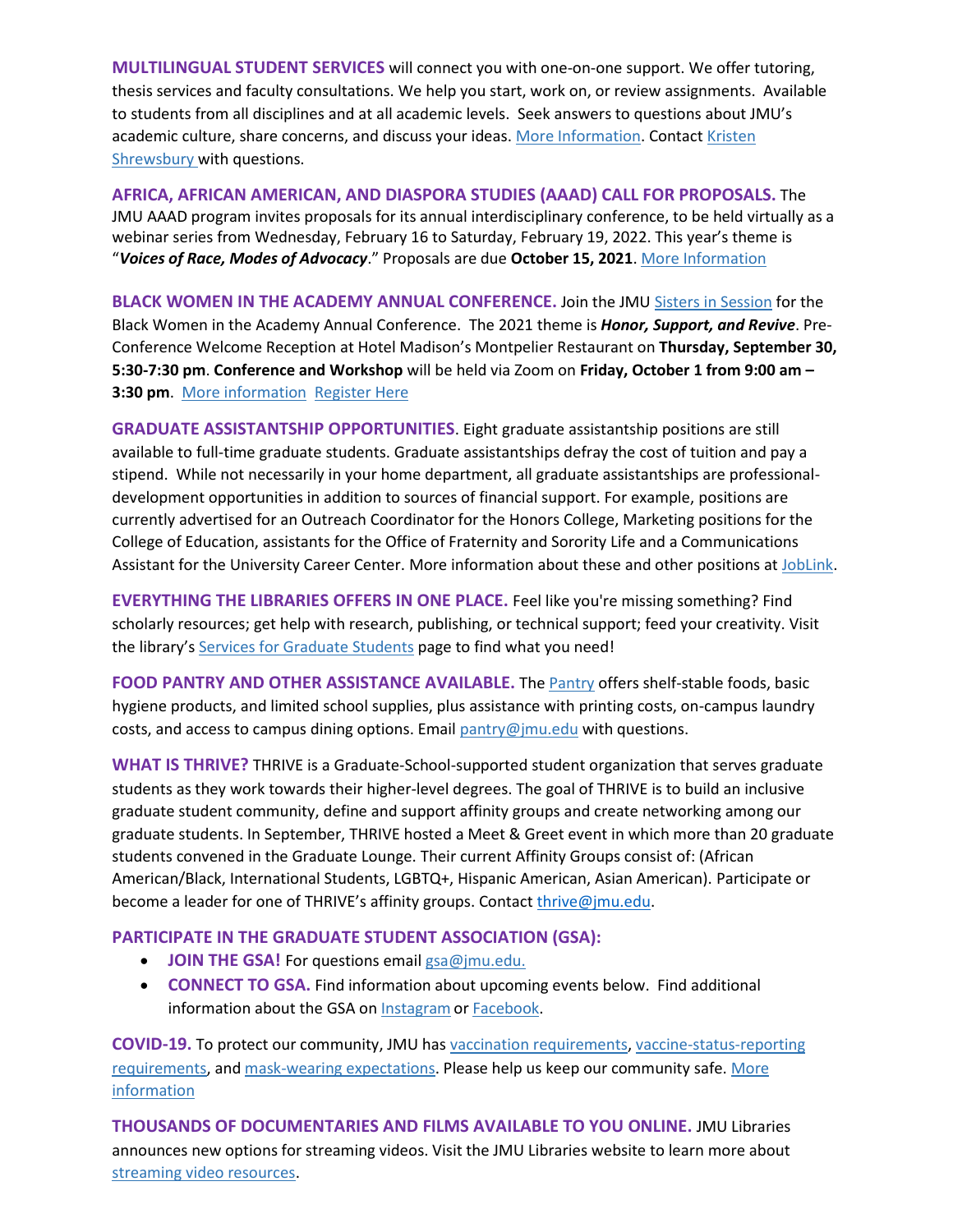### **Upcoming Events**

#### **GRADUATE STUDENT ASSOCIATION EVENTS:**

- **Thursday, October 7:** General Body Meeting from 7-8 PM in the Graduate Student Lounge (4th Floor, Madison Hall)
- **Friday, November 19:** Professional Development Grant application due by 11:59 PM

**STRATEGIC LEADERSHIP GUEST SPEAKER SERIES.** Join us **Thursday, September 30, 5:30-7:00 pm** in Sonner Hall 2005 for SSLS's first guest speaker. Mark A. Hager, Ph.D. from the School of Community Resources and Development Arizona State University will present, *"Technology Adoption & Civic Engagement Leadership: Using Technology to Engage Nonprofit Volunteers During the COVID-19*  **Pandemic.**<sup>*"*</sup> [More Information and to RSVP](https://mailchi.mp/ef7b5d0cc83e/special-guest-talk-with-dr-mark-hager)

**IMAGING WOMEN IN SPACE,** an exhibit from The New York Hall of Science (NYSCI), showcases the achievements of America's pioneering female astronauts and highlights the historic fascination with space women in movies, television, advertising, fashion design and toys. One-half of the 38-image exhibit will be displayed in the 2nd floor hallway of ENGEO and ½ will be exhibited in ICI in Roop Hall 208 and both will run from **September 30 – December 10, 2021**. More [information](https://www.jmu.edu/events/ici/2021/09-16-women-space.shtml)

#### **VISTING SCHOLAR.** [Dr. Sacoby Wilson](https://sph.umd.edu/people/sacoby-wilson) will present "*Bending the Arc to Environmental, Climate, and Racial Justice: The Role of Community Science*." **October 5, 7:00 pm.** [Join virtually](https://www.youtube.com/watch?app=desktop&v=EliTXE8K54U)

**DUKE GALLERY OF FINE ART** is currently showing JMU's School of Art, Design and Art History Faculty work and scholarship, **until October 9**. SADAH's faculty are at the forefront of their fields of study, advancing art, design, creativity and scholarship. This exhibition is a chance for the community to see the caliber of their work in one place. [More information](https://www.jmu.edu/dukehallgallery/)

#### [More On-campus Events](https://ems.jmu.edu/MasterCalendar/MasterCalendar.aspx?_ga=2.261279492.802742690.1601384782-920476218.1518451077)

### Harrisonburg Area:

**HARRISONBURG FARMERS MARKET** every **Tuesday & Saturday, 8:00 am – 1:00 pm** at the Turner Pavilion, 228 South Liberty Street, Harrisonburg, VA [More Information](https://www.harrisonburgfarmersmarket.com/)

**HISPANIC FILM FESTIVAL. September 29 – October 3** at Court Square Theater, Harrisonburg[. More](https://www.jmu.edu/academic-affairs/_documents/hispanic-film.jpg)  [Information](https://www.jmu.edu/academic-affairs/_documents/hispanic-film.jpg)

**VIRGINIA MENNONITE RELIEF SALE** is an annual, all volunteer event that raises money for Mennonite Central Committee (MCC). The 2-day event includes an auction of quilts, woodwork, handmade items, and more. A wide variety of homemade food is also a highlight for many people. Friday, **October 1, 4:00-9:00 pm & Saturday, October 2, 7:00 am - 4:00 pm** at the Rockingham County Fairgrounds. [More Information](https://vareliefsale.com/)

**HARRISONBURG DOWNTOWN.** Find out what's happening in downtown Harrisonburg this fall! [More information](https://mailchi.mp/harrisonburgva/downtown-insider?e=1f4d635f6f)

[More Harrisonburg Area Events](https://www.visitharrisonburgva.com/calendar-of-events/)